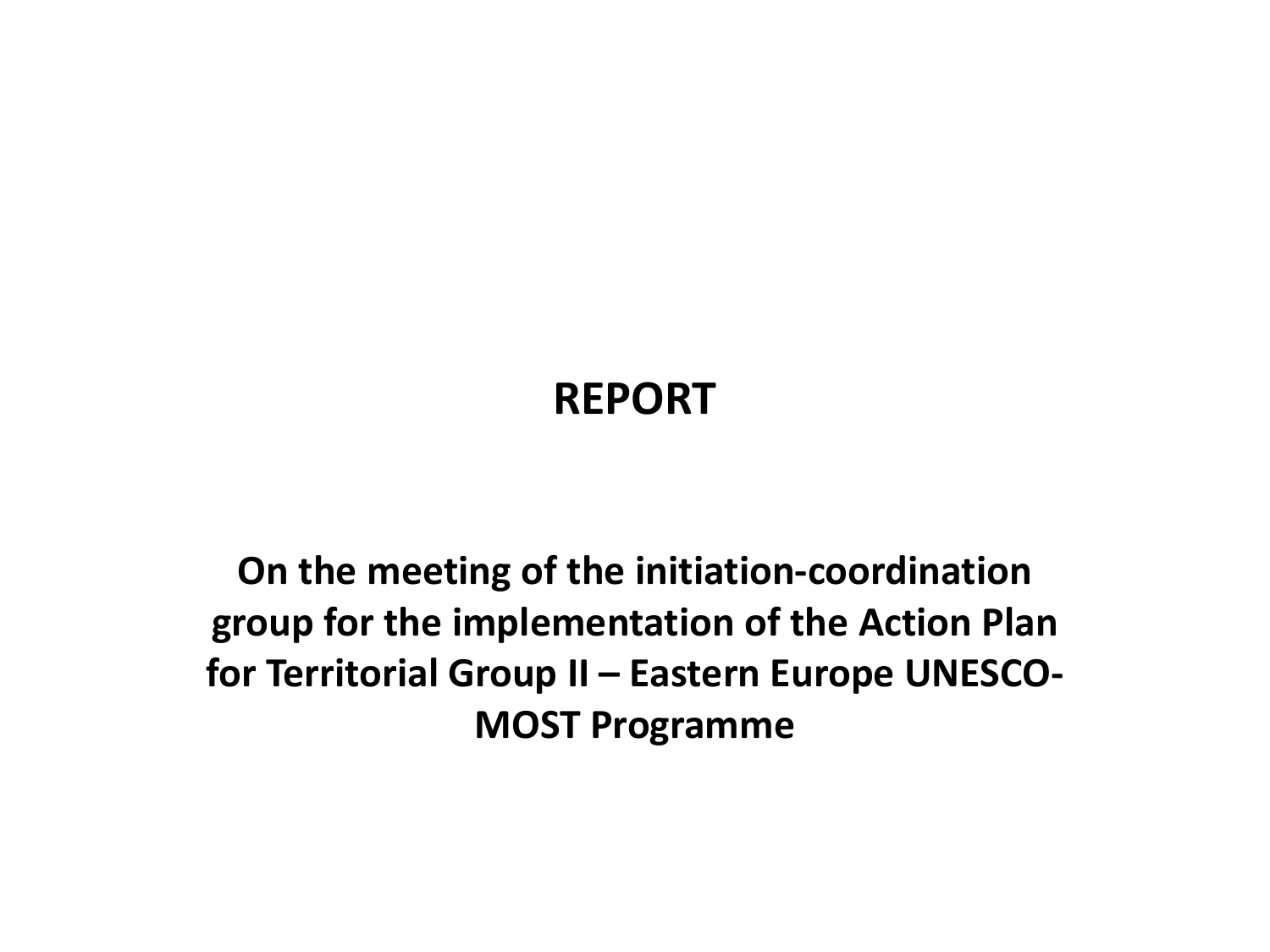**Lubomir Faltan Vice-President of Territorial Group II – Eastern Europe IGC UNESCO-MOST Programme**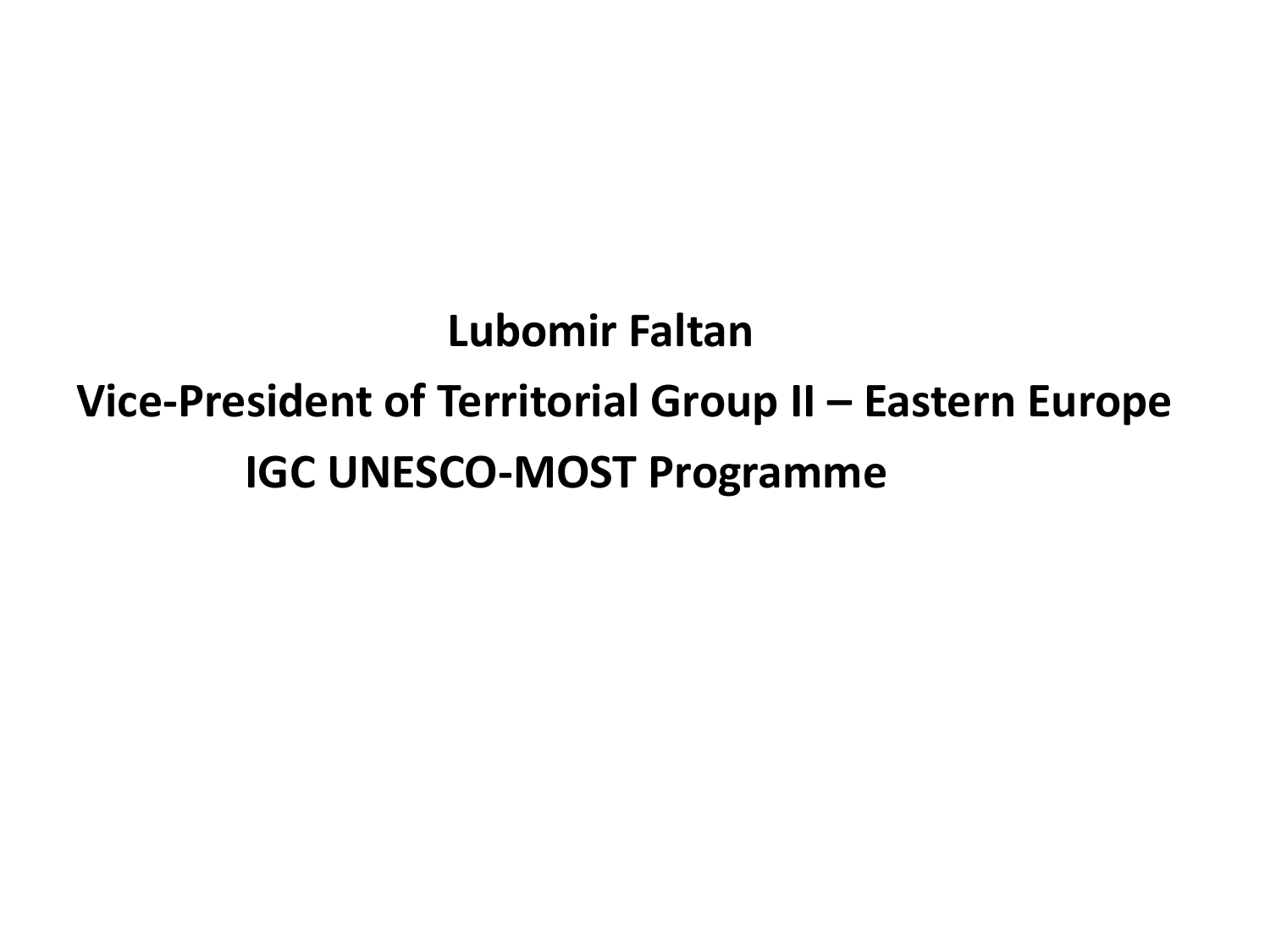- On March  $2<sup>nd</sup>$  2017, the initiation-coordination group for the implementation of the Action Plan for Territorial Group II  $-$ Eastern Europe UNESCO-MOST Programme met in Bratislava.
- The participants were: Tomasz Komorowski representative of the Polish Commission for UNESCO, Zdenek Uherek president of the Czech Committee for the UNESCO-MOST Programme, Matej Makarovič – president of the Slovenian Committee for the UNESCO-MOST Programme.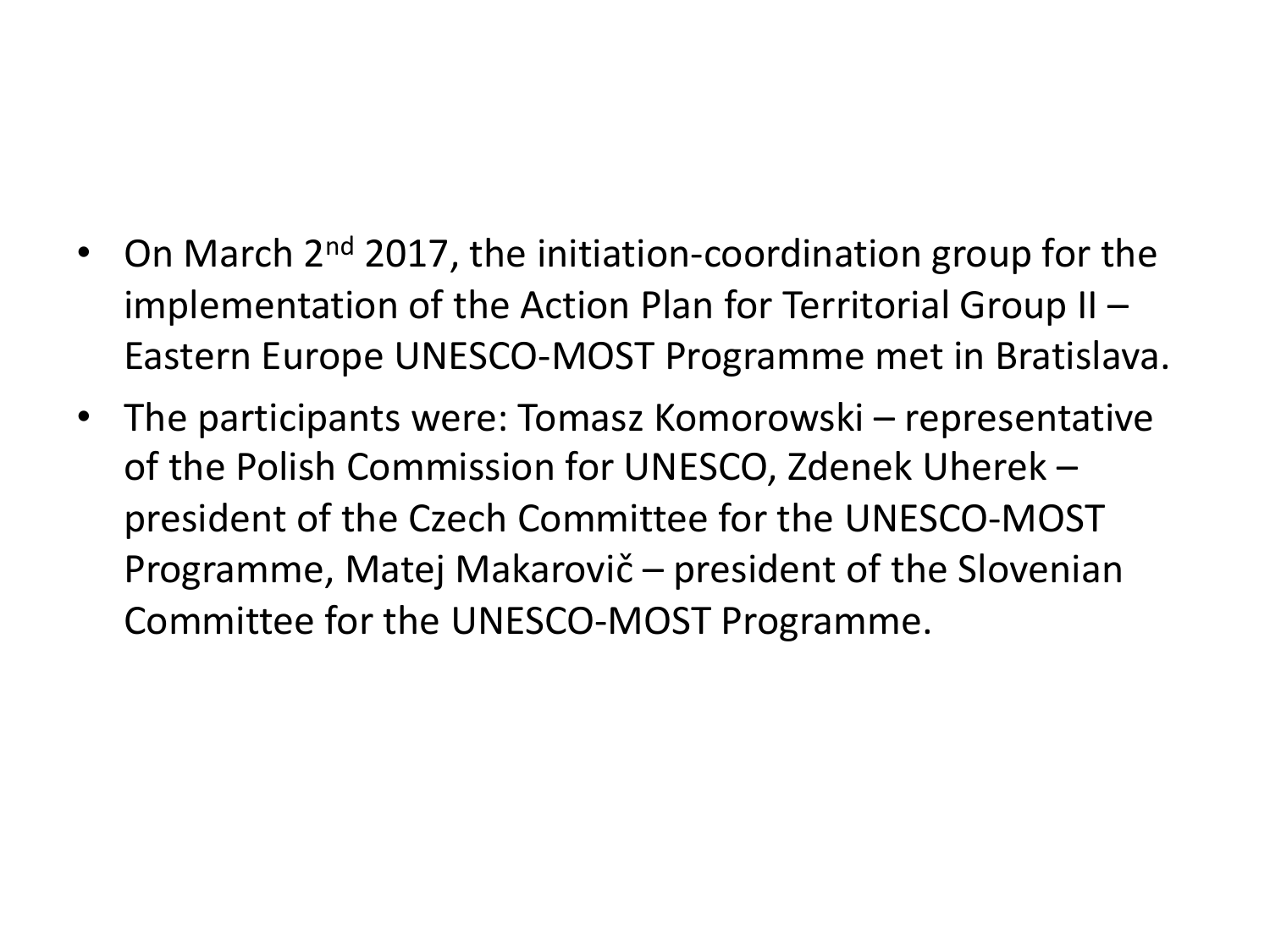- The meeting took place at the Institute of Sociology of the Slovak Academy of Sciences and followed the programme agreed in advance:
	- $\triangleright$  Welcome address and introduction by the meeting organiser L. Faltan

## **▶ Action plan for Territorial Group II– Eastern Europe**

- $\triangleright$  Methods of implementation of the two proposed conferences for the period 2017-2021.
- $\triangleright$  Organisational actors of the conferences
- $\triangleright$  Where to look for funds for the conferences
- $\triangleright$  Possible dates and locations for the conference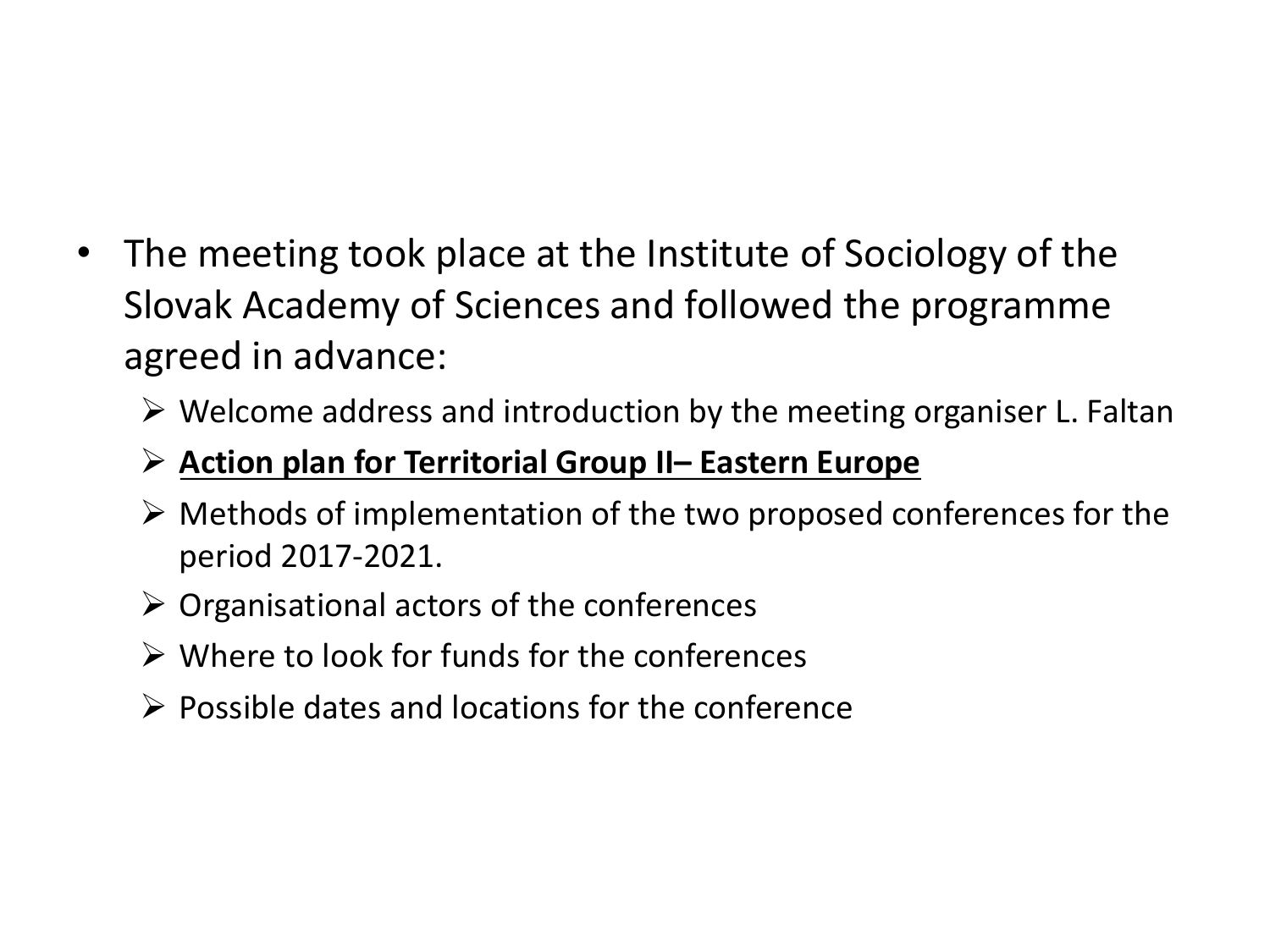## Ø **UNESCO-MOST Schools**

- $\triangleright$  Identification of opportunities for establishing them in countries of the **Territorial Group II**
- $\triangleright$  Is it possible to identify problematic issues in common where the idea of UNESCO-MOST Schools could be applied?
- $\triangleright$  What are the main points in the implementation of UNESCO-MOST Schools under the conditions in place in our countries?

## **► Future Knowledge Laboratory (FKL) and Inclusive (IPL) Policy Lab**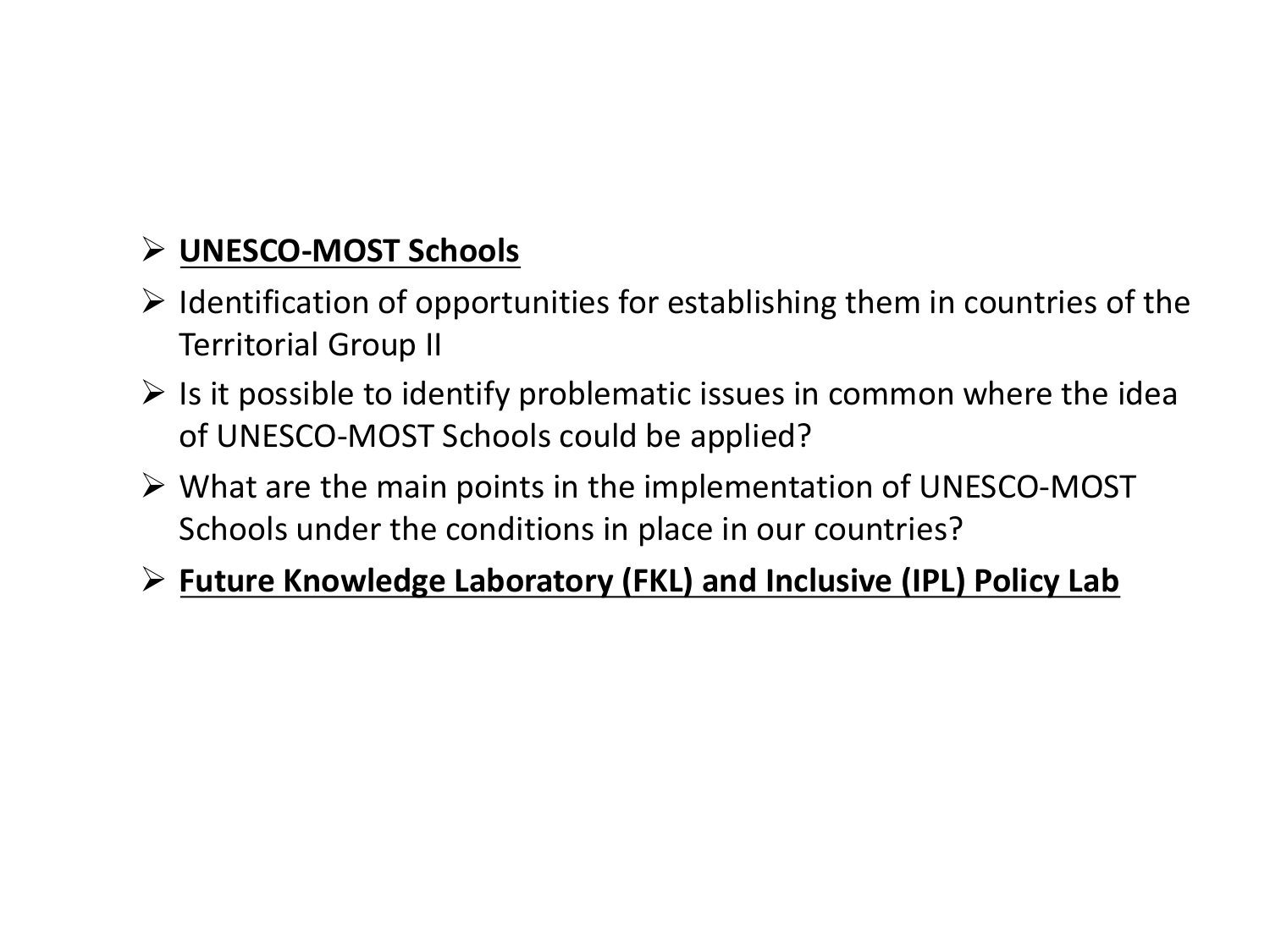- For the smooth running of the work meetings, its participants received in advance UNESCO materials concerning not only important innovations which were adopted after the UNESCO General Conference in November 2015 and which were gradually reflected in the UNESCO-MOST Programme (innovation of the UNESCO-MOST statute, organisation and negotiation rules, Action Plan UNESCO-MOST, Activation of UNESCO-MOST Schools, implementation of the Future Knowledge Laboratory (FKL) and the Inclusive Policy Lab (IPL)).
- ). Participants received in advance (in the first semester of 2016) a proposal for the Action Plan for Territorial Group II  $-$ Eastern Europe, which was subsequently integrated into the overall Action Plan UNESCO-MOST.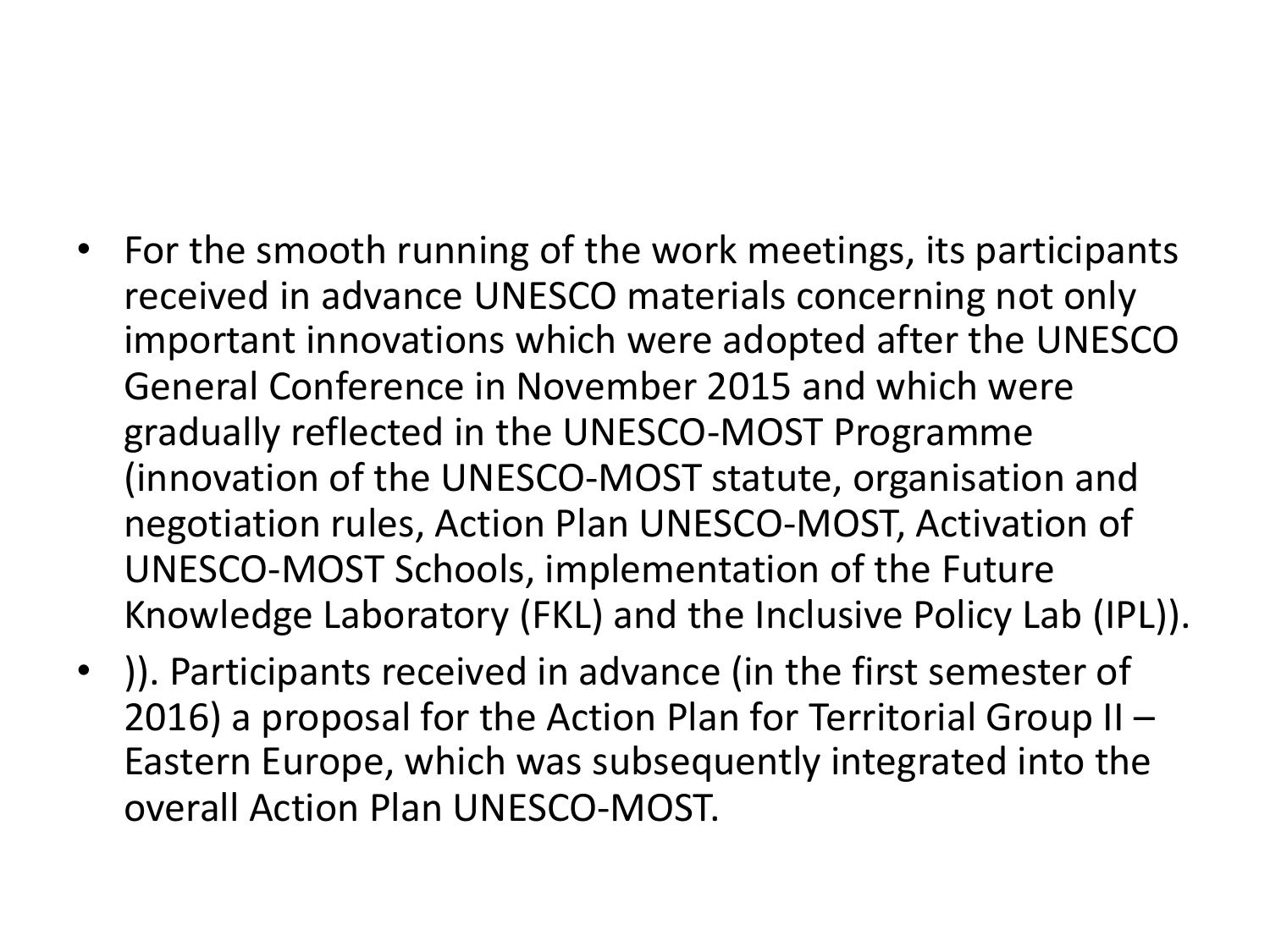- For the needs of discussing the implementation of the Action Plan for Territorial Group II – Eastern Europe, participants received commentaries from the organiser in advance, and possible ways of implementing the programme, as a subject for discussion.
- In his introductory speech, the organiser briefly informed the people present of the course of the innovative processes that UNESCO-MOST is going through, and which had been gradually negotiated at meetings of IGC UNESCO-MOST during the course of 2016; some negotiations will also continue in 2017.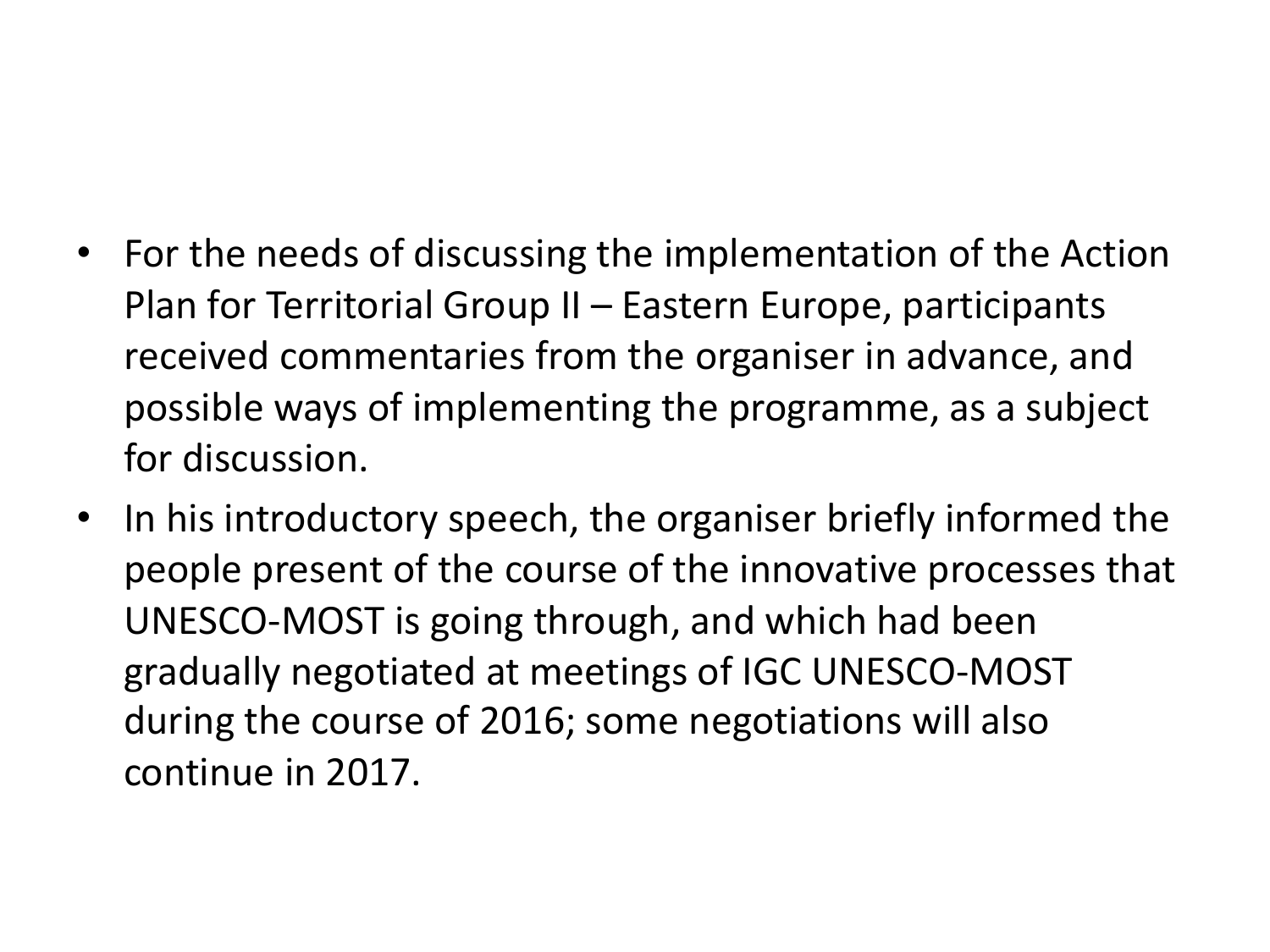- As far as the block dealing with **the implementation of the Action Plan for Territorial Group II – Eastern Europe**, which has been accepted, the meeting participants agreed as follows:
	- $\triangleright$  Agreement with the preparation and organisation of two main conferences for Territorial Group II - Eastern Europe. However, this does not prevent initiatives to organise further specialised events at a national or subregional level in harmony with UNESCO-MOST's programme focus.
	- $\triangleright$  In the case of a conference dealing with the social impact of migration and refugees (following on from a similar conference focused on the Central European area which took place in November 2014 in Bratislava) in the Balkans, it was agreed that the sponsor for its preparation will be the Slovenian UNESCO-MOST commission,
	- $\triangleright$  "We expect the relevant authorities of Greece, Turkey and Italy to be invited to the conference - cooperation with Territorial Group I - Western Europe and North America"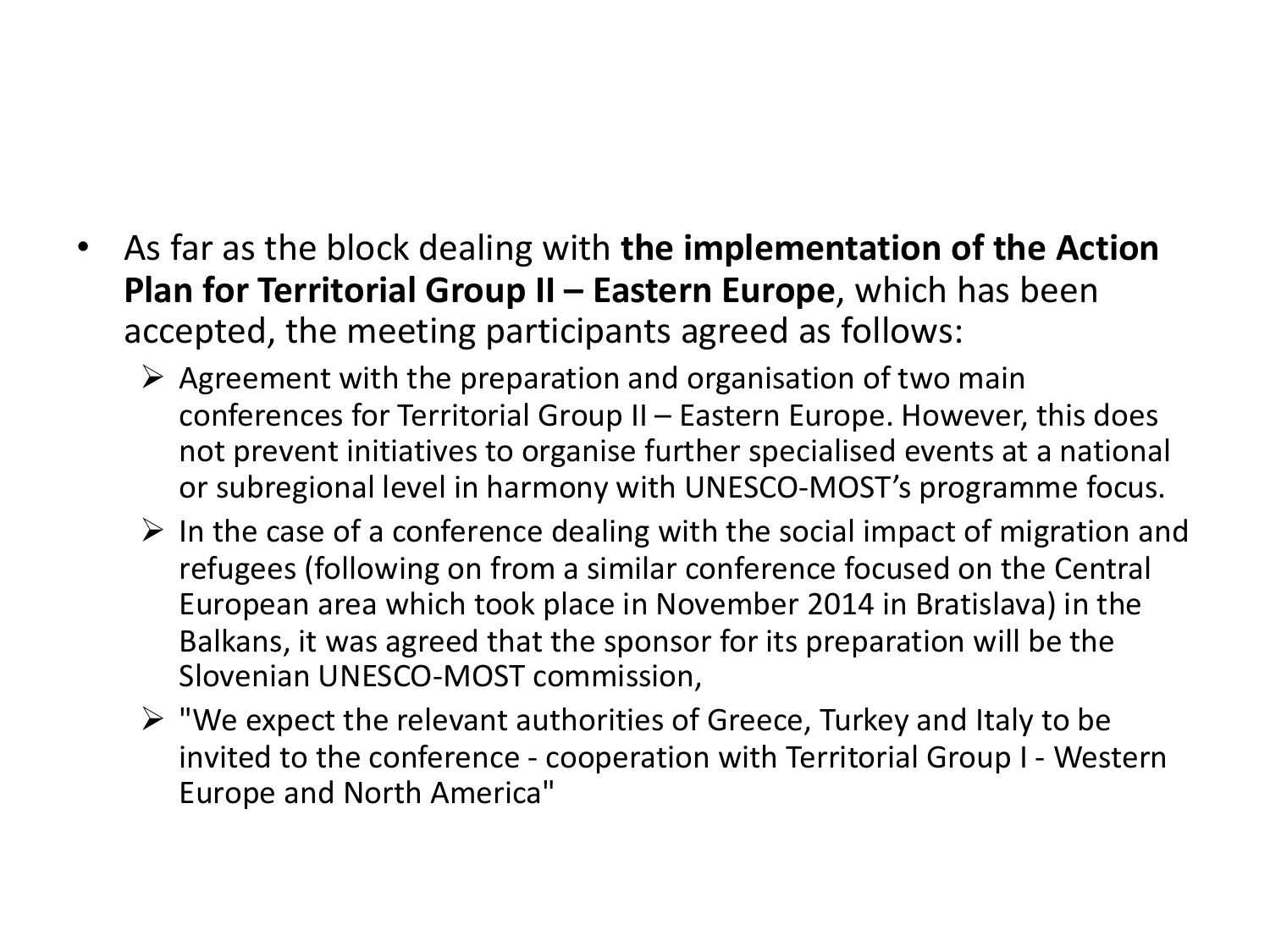- In the case of a conference aimed at reflecting on social transformation in the countries of Eastern Europe, the Slovak UNESCO-MOST committee and the Czech UNESCO-MOST committee will work together as sponsors, while being open to co-organising or co-sponsoring role of the national MOST committees or national commissions for UNESCO from other countries, especially from the remaining countries of the initiation-coordination group".
- It is expected that the "migration" conference might come under consideration in 2019 and the "transformation" conference in 2020,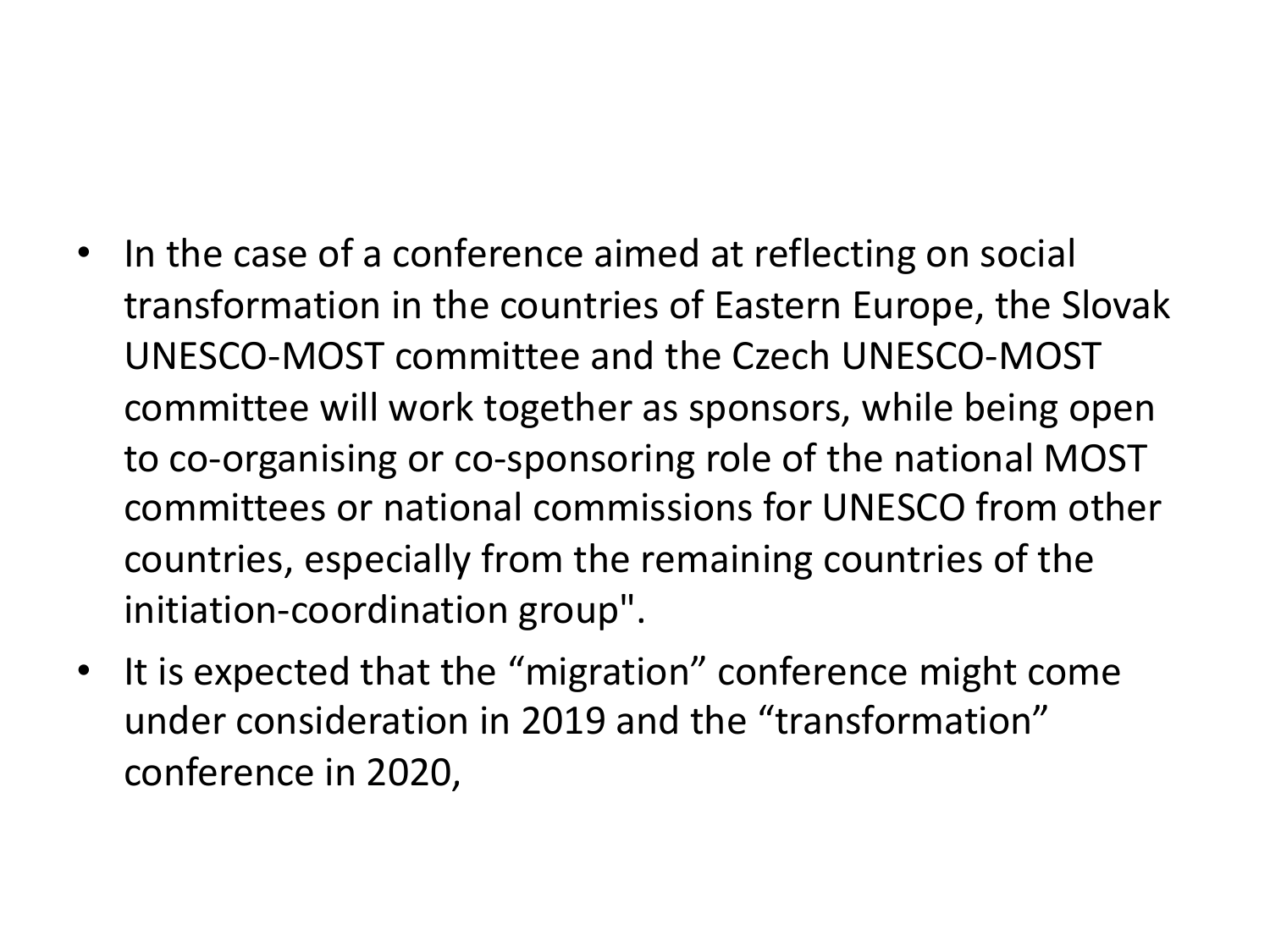- The basic preparation processes for both conferences were also agreed:
	- $\triangleright$  Creating a network of partners for preparing both conferences (apart from the sponsors, the whole initiation-coordination group would be involved)  $-$  responsible sponsors
	- $\triangleright$  Programme and content specification of both conferences- responsible sponsors and partners
	- $\triangleright$  Selection of a location for holding both conferences responsible sponsors after agreement with partners
	- $\triangleright$  Addressing potential conference sponsors (Participation UNESCO programmes, Vysehrad fund, national state and non-state resources)
	- $\triangleright$  Until the end of June 2017, mutual information on the state of the creation of partner networks for both conference and the state of identification of possible conference sponsors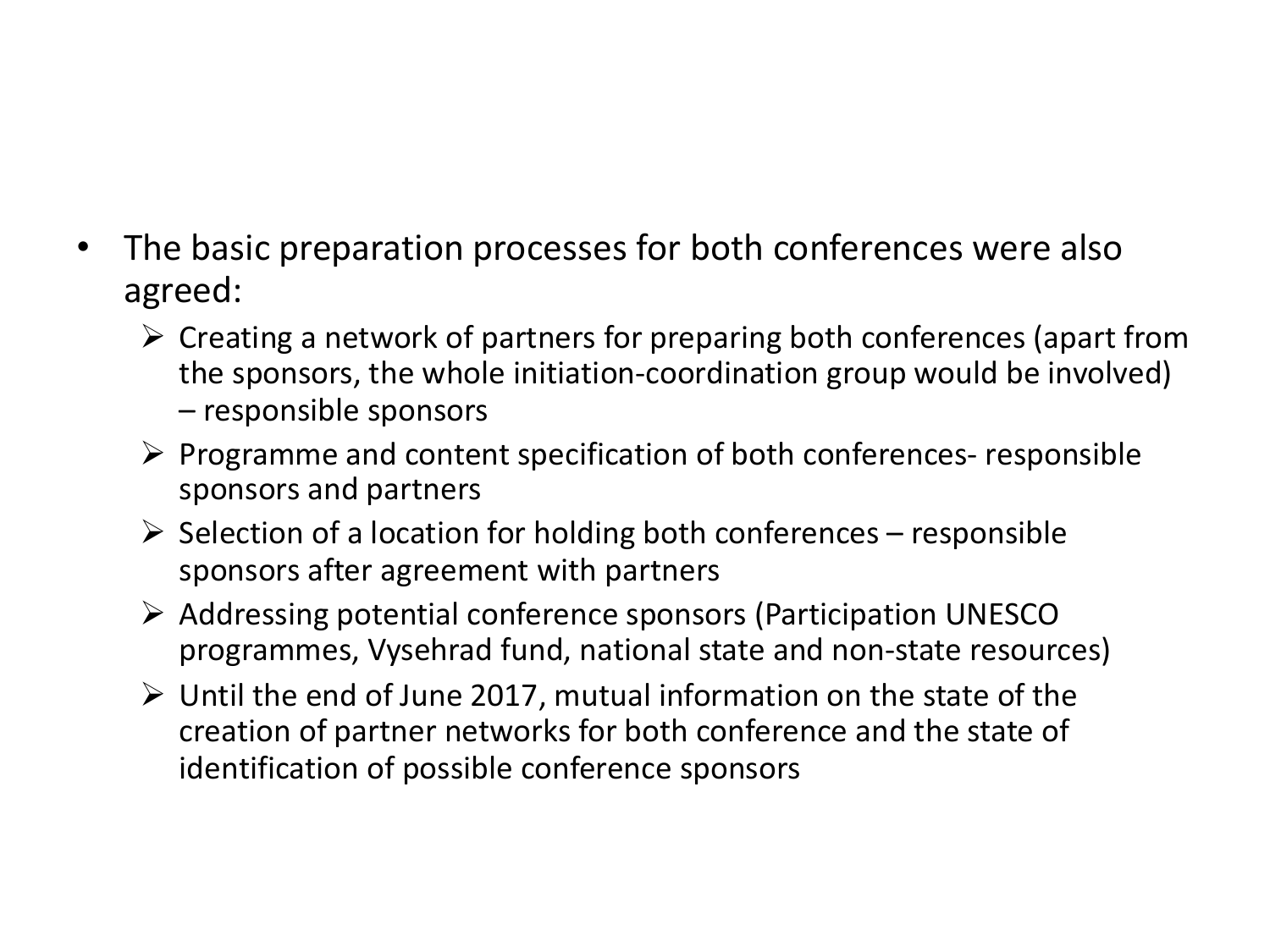- They pointed out that **the establishment of MOST-Schools** might be meaningful for Territorial Group II – Eastern Europe,
- The implementation of the idea of MOST-Schools in the conditions of Territorial Group II – Eastern Europe, must take into account, however, the following:
	- $\triangleright$  The need to identify the target group(s) which the MOST-Schools would focus on
	- $\triangleright$  The fact that in the given country there are various forms of education of a state and private nature focused on different target groups
	- $\triangleright$  The implementation of MOST-Schools should focus on the area of further education and the acquisition of practical skills which are not provided to a sufficient extent, or can bring something new to the existing system
	- $\triangleright$  The implementation of the idea of MOST-Schools should lead to close cooperation with existing educational institutions and their specialists on the chosen issue concerned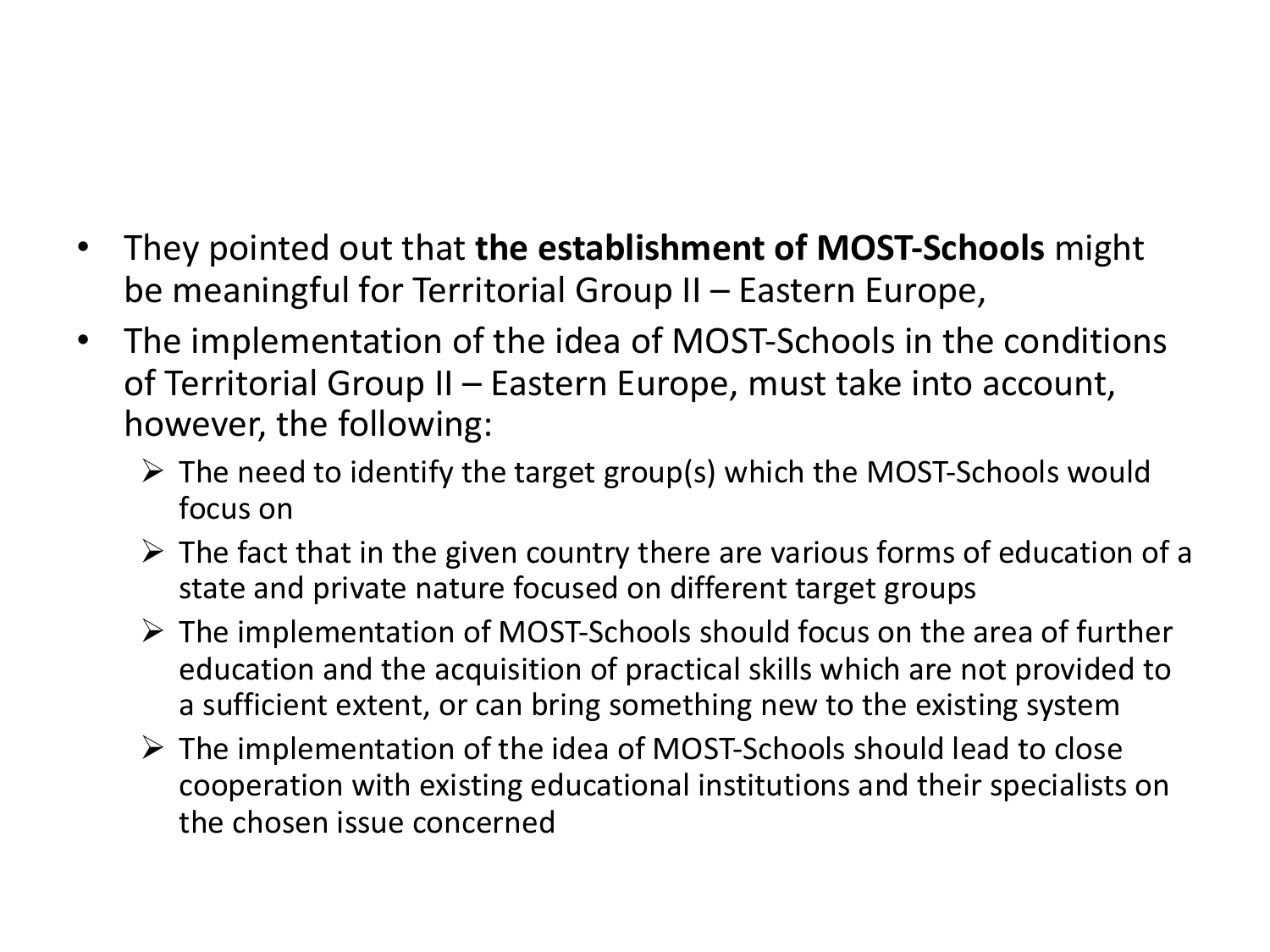- The implementation of the idea of MOST-Schools in countries belonging to Territorial Group  $II$  – Eastern Europe presupposes:
	- $\triangleright$  A decision at national level National UNESCO-MOST committee as an initiator and sponsor of the initiative
	- $\triangleright$  Obtaining support, including financial support from the relevant state bodies of the country concerned (also presupposed by UNESCO)
	- $\triangleright$  To join and create a team of experts a training school on the chosen issue
	- $\triangleright$  To carry out practical training by means of courses (summer schools, etc.) on the selected set of problems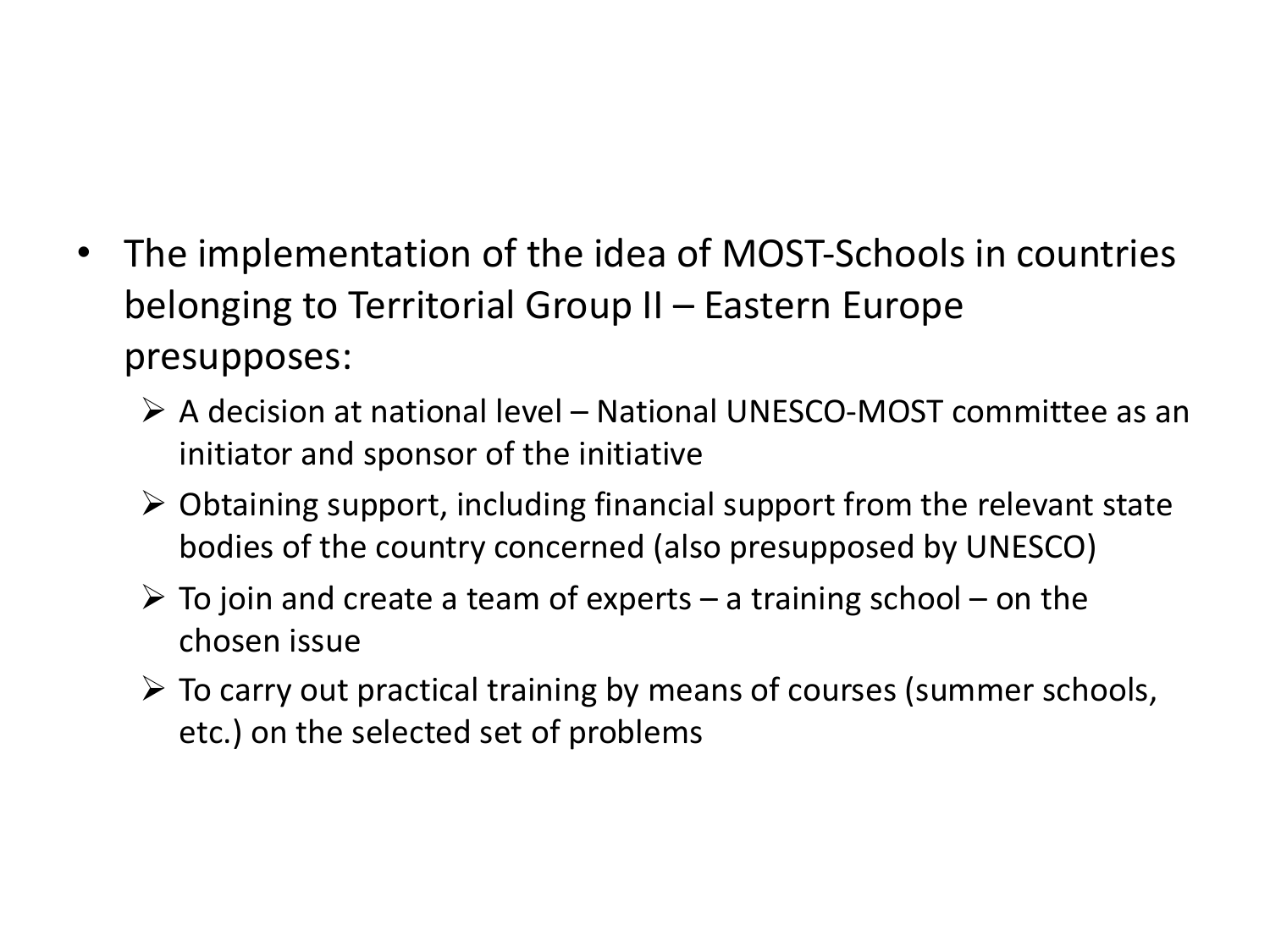- $\triangleright$  Identifying sets of problems of s social nature. In some Central Europe countries in particular, it is possible to identify some joint or similar set of problems of a social nature, whose resolution could be the subject of cooperation as part of UNESCO-Schools
	- ❖ One of the themes could be "preparation of local leaders"
	- $\cdot$  The sub-theme could be "preparation of local leaders" within Roma communities